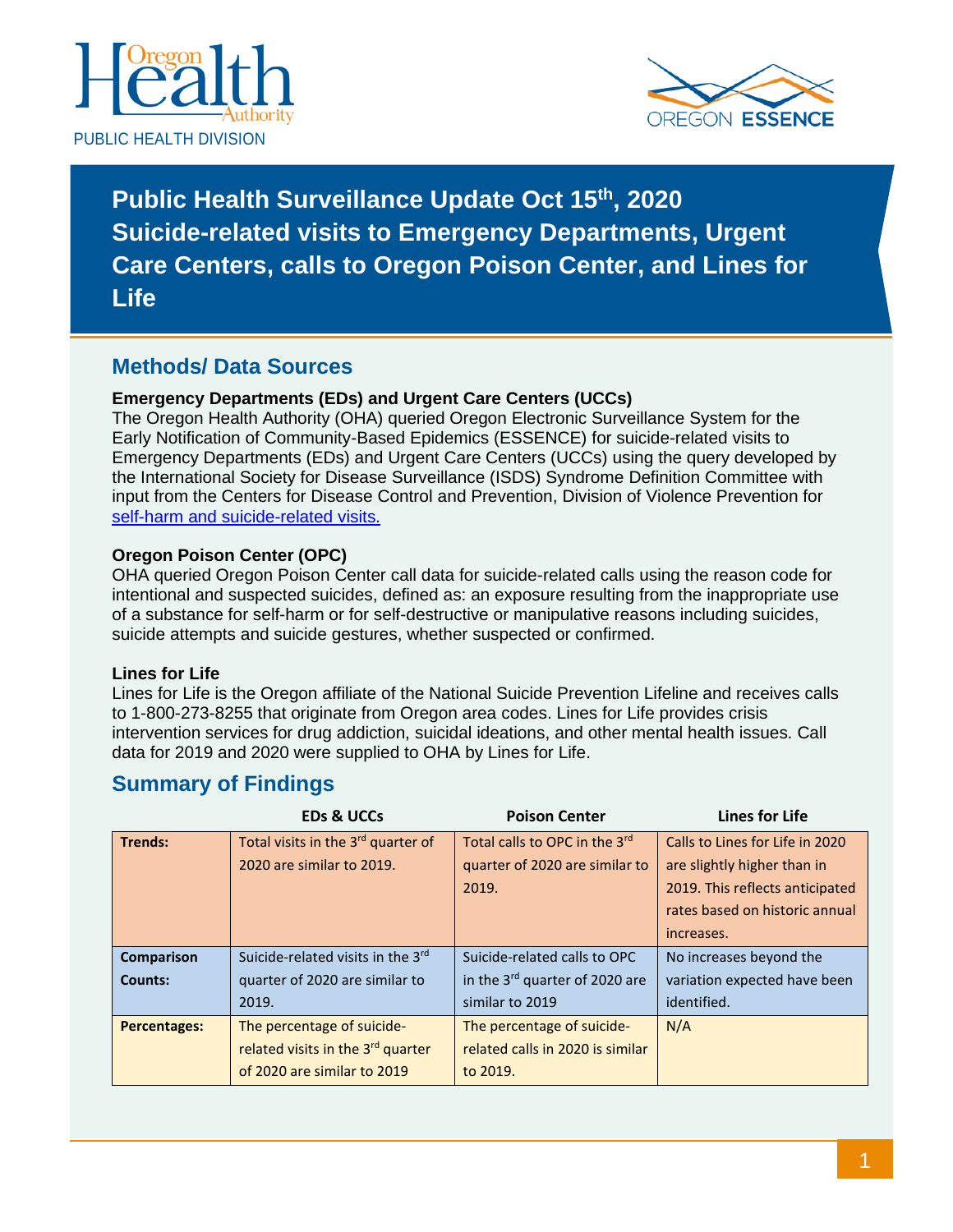# **Details of Findings: EDs and UCCs**



Total visits to EDs and UCCs in the 3rd quarter of 2020 are similar to 2019.

Suicide-related visits to EDs and UCCs in in the 3<sup>rd</sup> quarter of 2020 are similar to 2019.

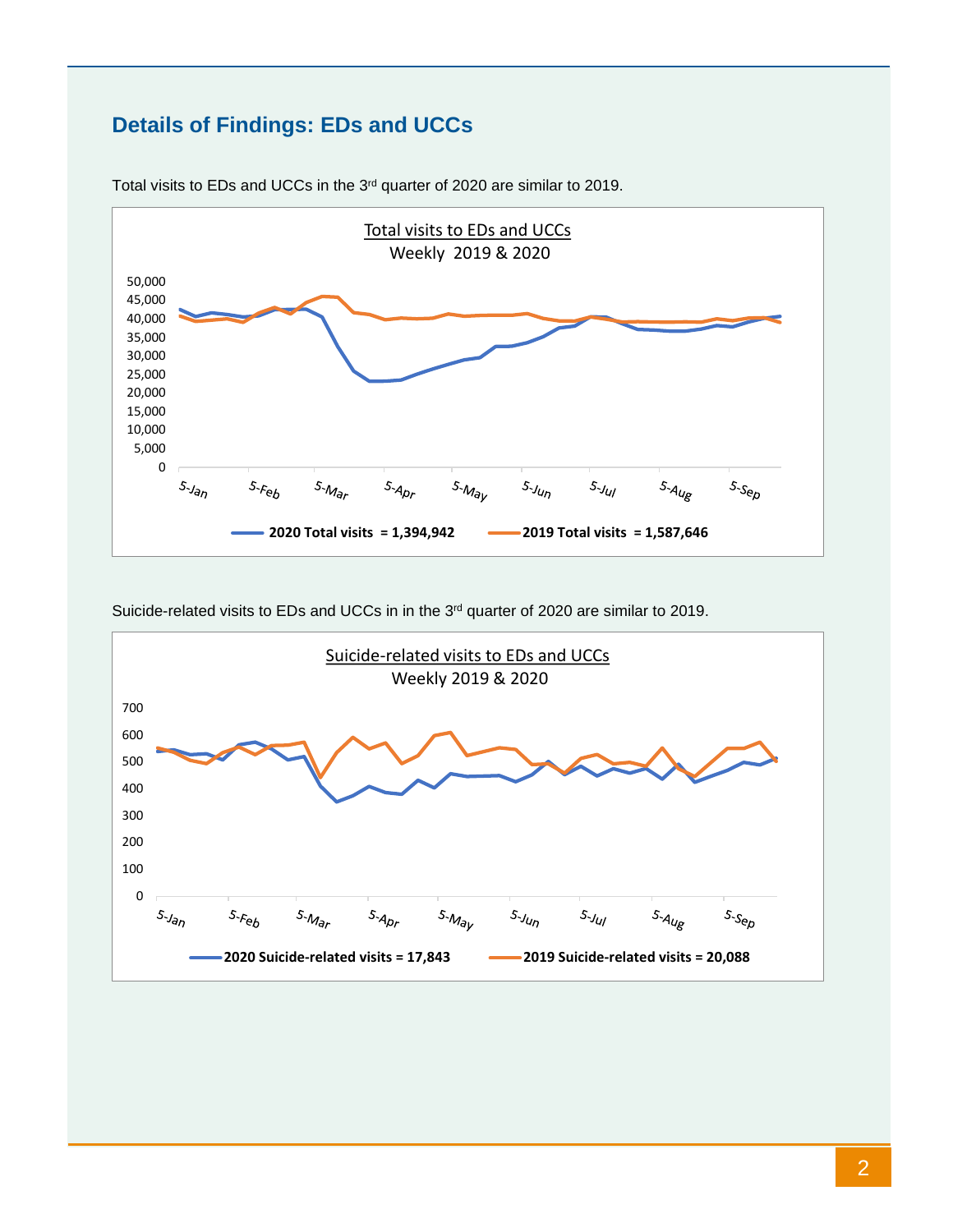

Total and suicide-related visits to EDs and UCCs decreased in March 2020 and have gradually increased to levels similar to those in the 3<sup>rd</sup> quarter of 2019.

When measured as a percent of total visits, suicide-related visits to EDs and UCCs have historically hovered around 1.35%.

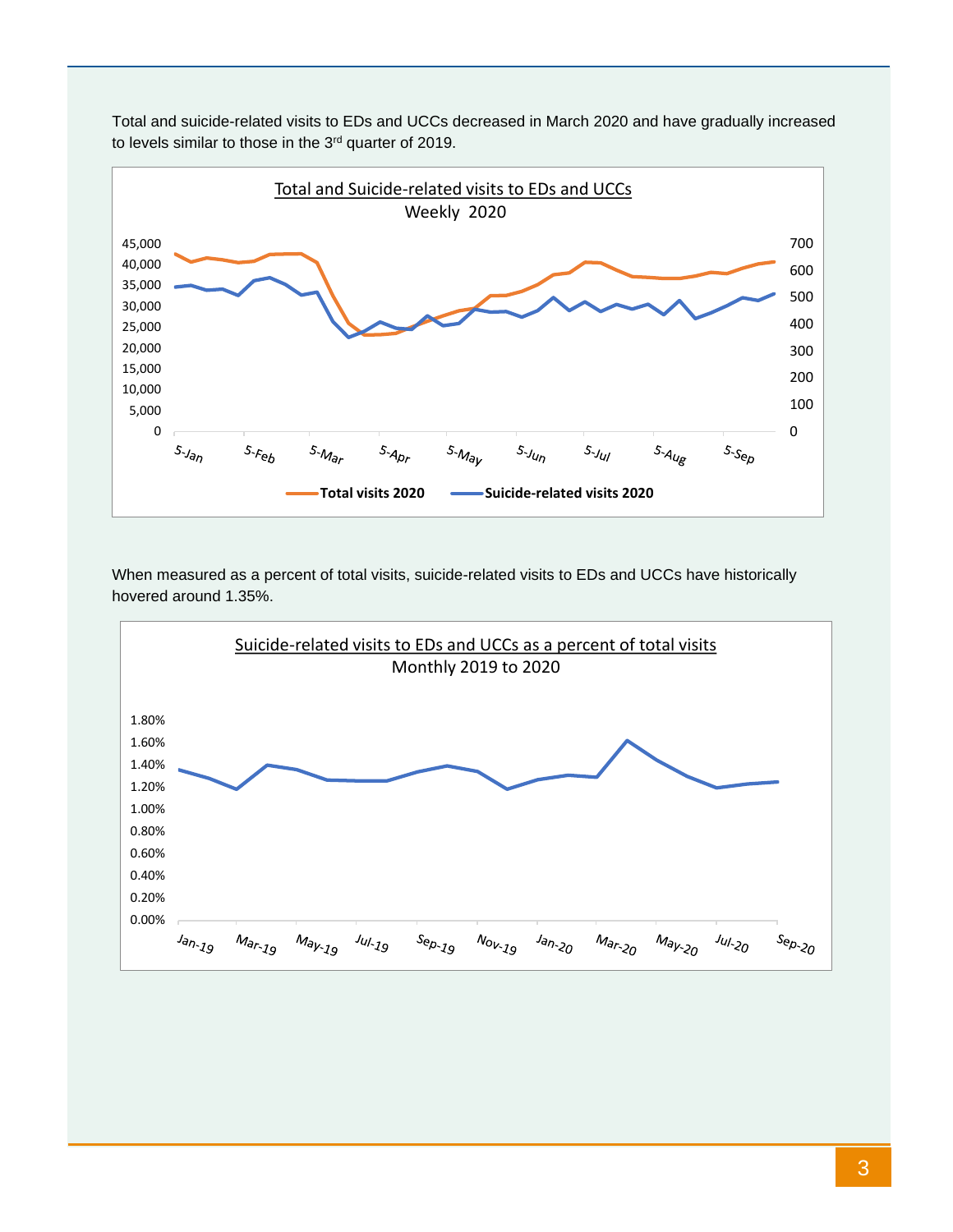

Suicide-related visits to EDs and UCCs for youths are slightly lower in 2020 compared to 2019.

### **Details of Findings: Oregon Poison Center (OPC) Calls**

Total calls to OPC in 2020 are similar to total calls in 2019.

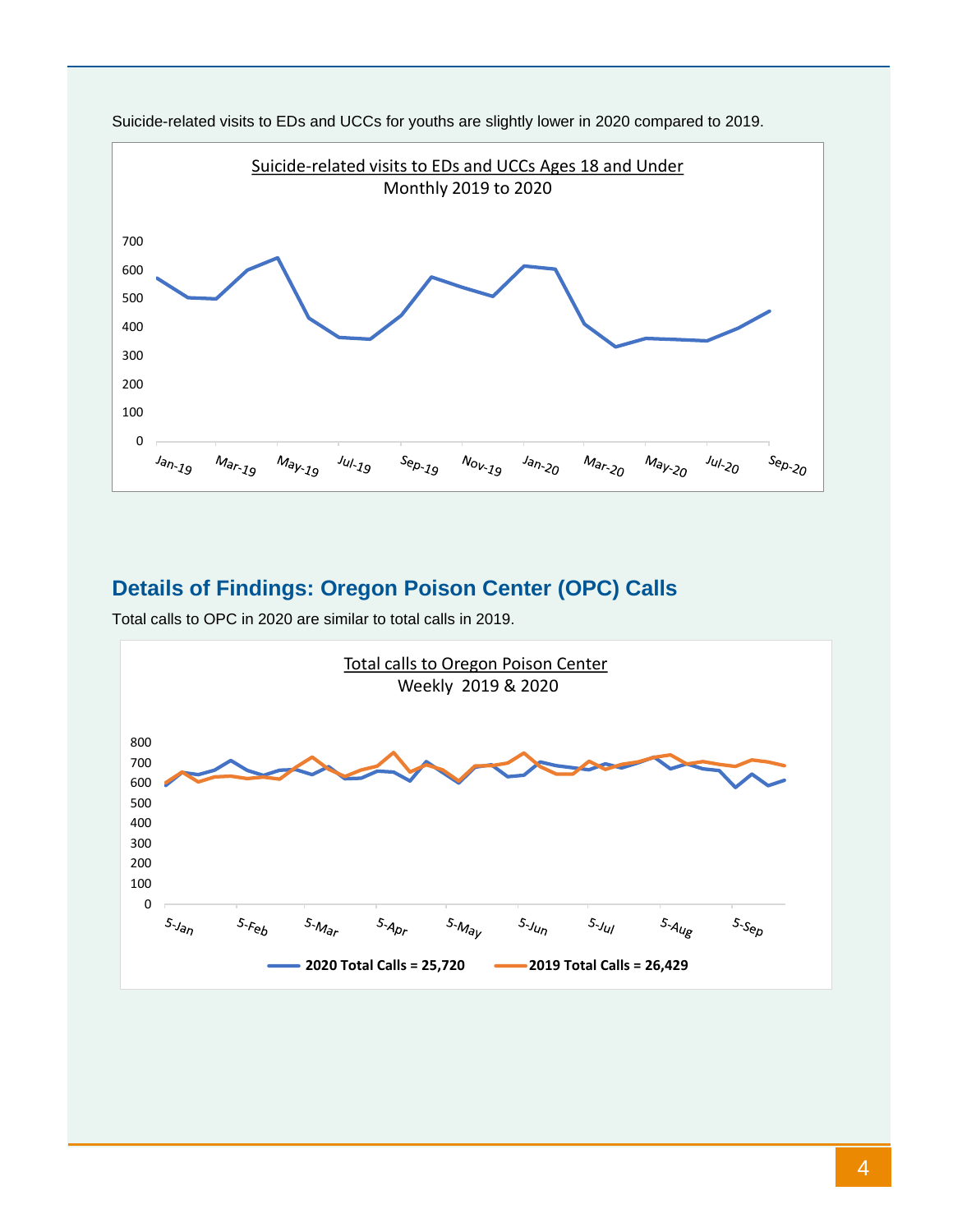

Suicide-related calls to OPC in 2020 are similar to suicide-related calls in 2019.

When measured as a percent of total calls, suicide-related calls to OPC in 2020 are similar to suiciderelated calls in 2019.

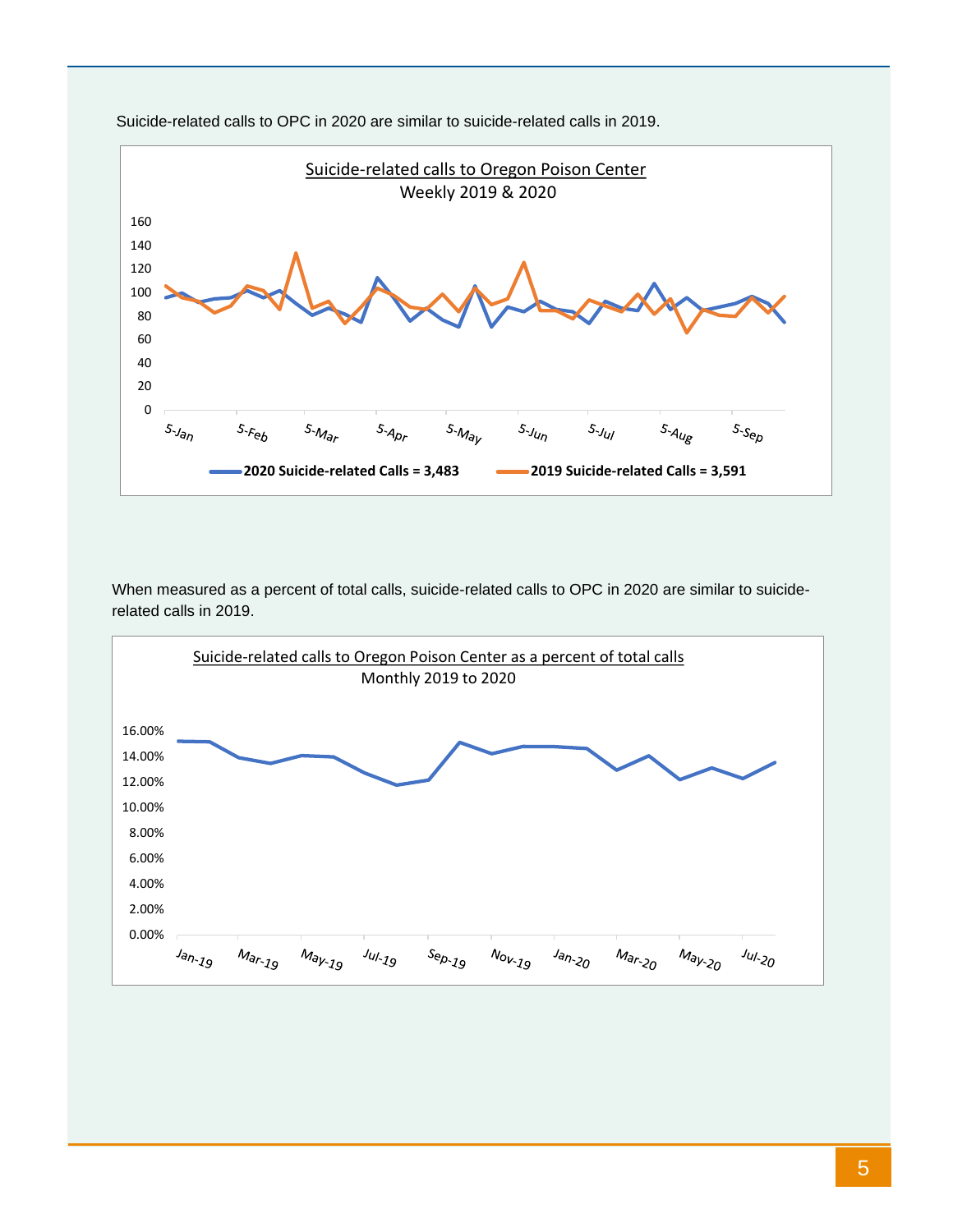### **Details of Findings: Lines for Life Calls**

Oregon Lines for Life call volume is influenced by many factors such as willingness to seek assistance, visibility of the lifeline phone number, or high-profile suicides of celebrities or community members. Calls have increased annually since 2016. The increased number of calls in 2020 aligns with this trend. No increases beyond the variation expected have been identified



## **Strengths**

To assess suicide-related visits to EDs and UCCs, OHA used the query developed by the International Society for Disease Surveillance (ISDS) Syndrome Definition Committee.

OHA evaluated 6,112 visits from January 1 through March 22, 2020 to determine the positive predictive value of this query. To be considered a true positive, a visit must contain a minimum of two suiciderelated terms, chief complaint and discharge diagnosis. OHA further evaluated visits with non-suicide chief complaints using triage notes, when available. The positive predictive value of this query for this period is 98.6%.

# **Considerations & Limitations**

Data derived from emergency department and urgent care center visits are still being received/updated and minor fluctuation is anticipated.

Not all people in Oregon have access to an emergency department or urgent care center. People with suicidal ideations may forgo medical assistance.

This report does not include data about completed suicides. Classification of suicide deaths may be delayed by required pathology. These delays may undermine comparisons of current data to previous years.